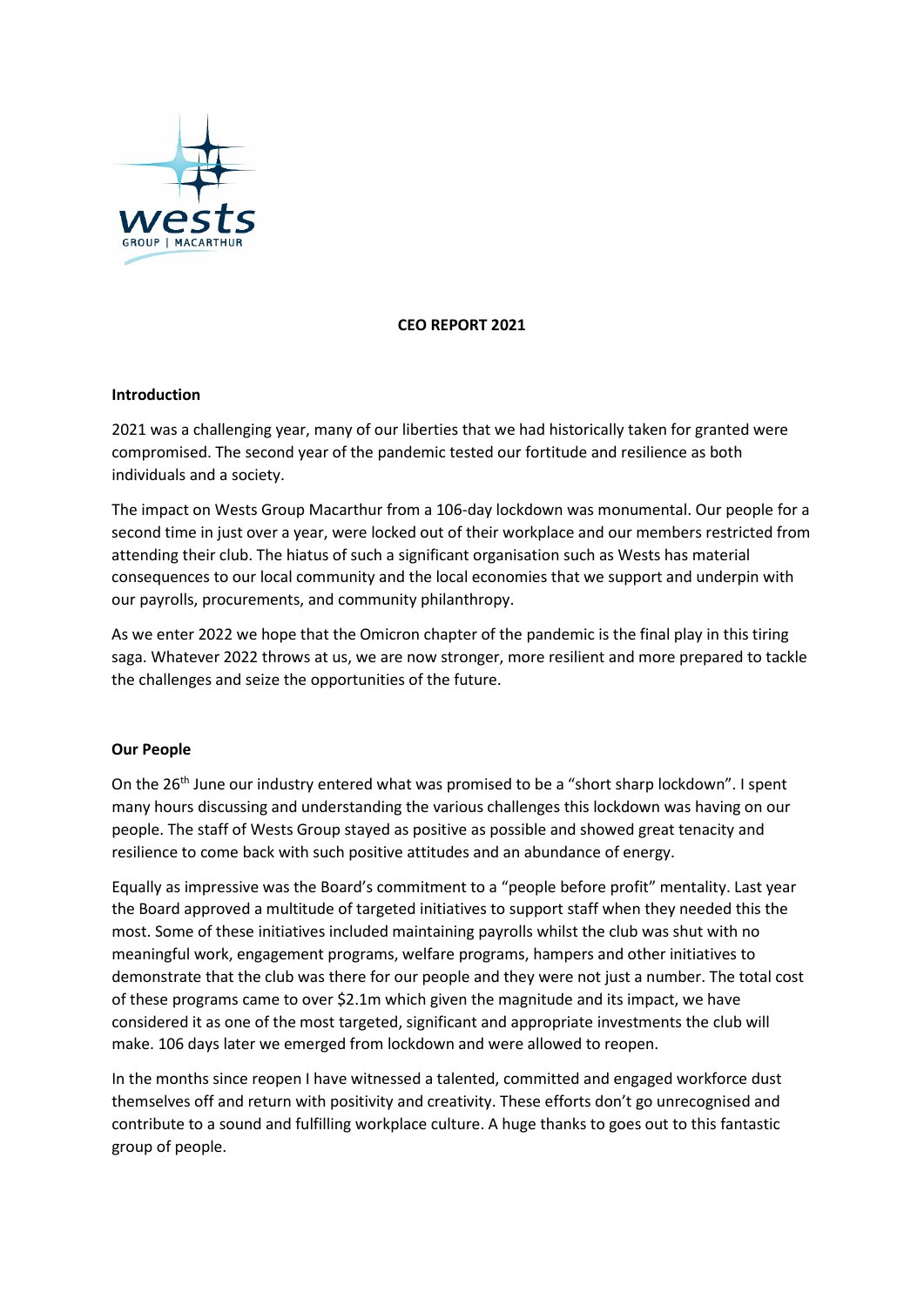# **Our Members**

Again, a challenging year that impacted the different cohorts of our membership each in their own way. Our Wests venues provide so many platforms and points of contact that underpin thousands of social interactions each week. We understand the impact the closure had on everyone, in particular the members who call a Wests venue their 'home away from home'; you know who you are, each week you look forward to going to the club to engage with your friends, have a meal and catch up. We are here for you and are so happy to have you back since reopening.

Our golfers were fortunate that their social pursuit could continue through the bulk of the lockdown. We understand that various conditions and restrictions at times impacted play. We are pleased to have now welcomed everyone back to a facility that continues to improve as the course reconfiguration enters the final stages.

# **Our Community**

Despite the difficult external headwinds our organisation faced in 2021, we are extremely proud to confirm that our direct community support actually increased to a group record of circa \$1.9m. The spectrum of support we inject into this community can't simply be quantified in financial terms; our tentacles reach deep into the social fabric of the Macarthur region, and we look forward to growing with and continuing to support, the communities that we service now and into the future.

Our support and contributions can only be effective if they are administered by committed and passionate volunteers. I would like to acknowledge all the volunteers that donate their time and energy to enriching the lives of others. Wests is proud to be in a position to support your ventures, pursuits and passion.

### **Financial Performance**

In the face of adversity, Wests Group performed remarkably well, underpinned by a strong balance sheet, resilient workforce and strong operations that, when trading, can produce sound cashflows and a going concern business that is agile and adaptable to challenging market conditions.

A profit of some \$4.7m should be considered a success this year allowing for ongoing investment and confidence around our future projects and growth strategies.

Member amenities were not forgotten, with numerous upgrades and significant planning continuing throughout 2021 to further enhance and evolve the Wests Group offering for our members and the communities we serve.

### **The Board**

The Board of Wests Group are a professional team of committed volunteers who have proven to be not only exceptional commercial and community leaders but also compassionate and considered individuals. I have enjoyed working closely with them through the challenging year to provide sound decision making practices that will underpin Wests performance & success well into the future, whilst also supporting what is important in the present.

Special acknowledgement should be given to Chairman Alan Buxton and Deputy Chairman Paul Lake for their comradery and professionalism over the past year. All Directors give an extremely generous amount of time for the betterment of the community and organisation that they represent.